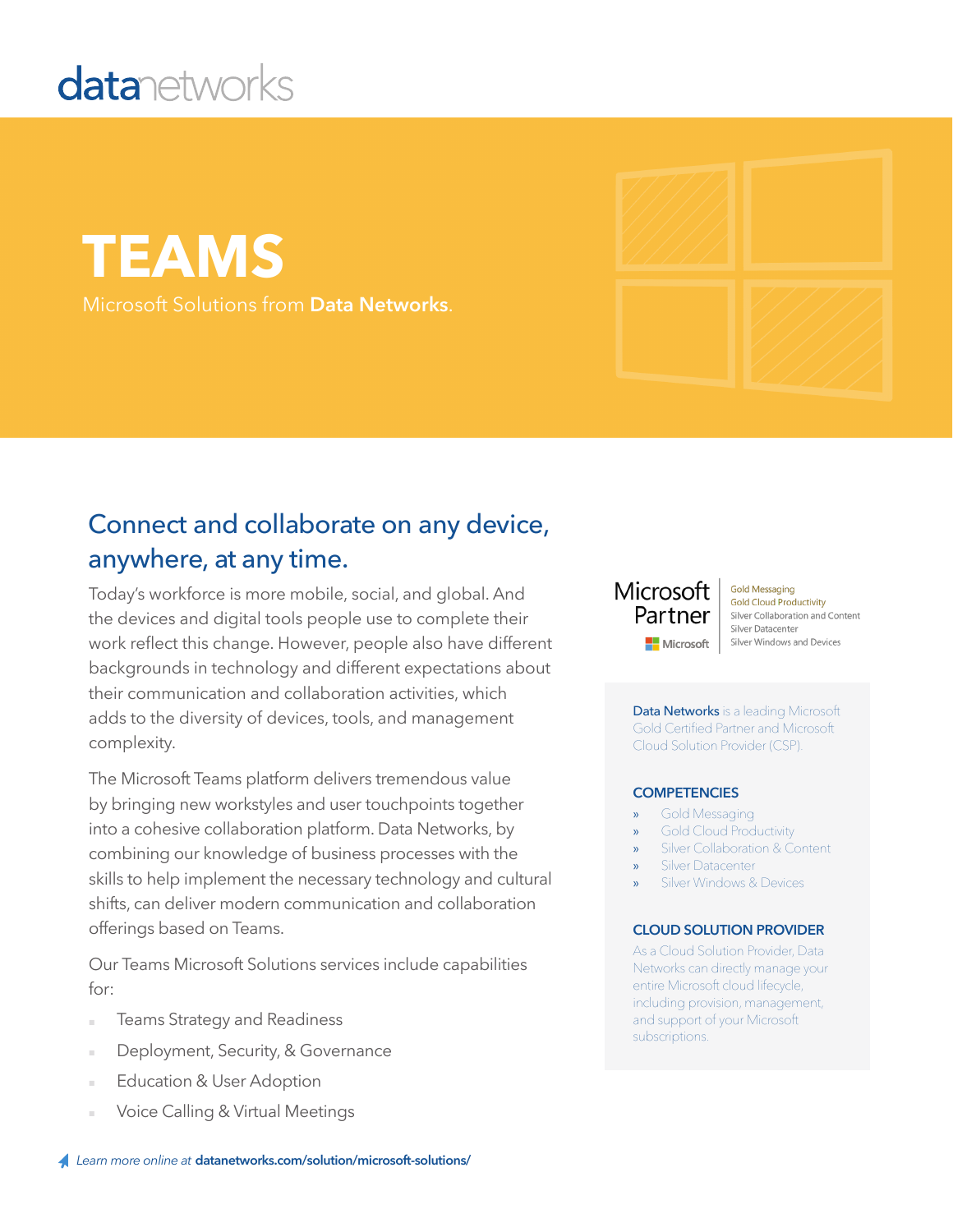### **Teams Deployment, Security, & Governance**

#### Build a secure and compliant Teams solution.

Our team understands your organization's unique requirements along with industry standards and best practices. We can build and deploy your Teams solution in a manner that is consistent with organizational needs for security, data retention, compliance, and more. Our Teams Deployment, Security, & Governance services deliver custom-built Teams solutions that work for you and your organizational requirements.

#### Strategy & Roadmap Assessment for Teams

Planning and designing a Teams solution lays the groundwork for a smooth rollout. Our team will perform a detailed analysis of your current environment, including user personas, device, and calling + meeting workloads. This assessment creates a customized, prioritized, and actionable roadmap to move your users to Teams for all workloads.

#### Teams Deployment

There are several things to consider when building a deployment plan for Teams, from ensuring your network is prepared to ensuring that security and compliance of your data is considered. Whether you want to harden your existing Teams controls within Office 365, or you're just getting started with Teams, our Microsoft Engineers can design and deploy your Teams platform according to your unique use cases, goals, and compliance requirements.

#### Network Configuration & Management

Post deployment is important to configure your Teams platform and determine the management principles that best suit your users' needs. Our team can secure and govern your Teams environment as well as surrounding workloads such as Exchange and SharePoint. We can show you the ropes to managing chat and collaboration, network planning and configuration, and deploying and managing endpoints as a Teams administrator.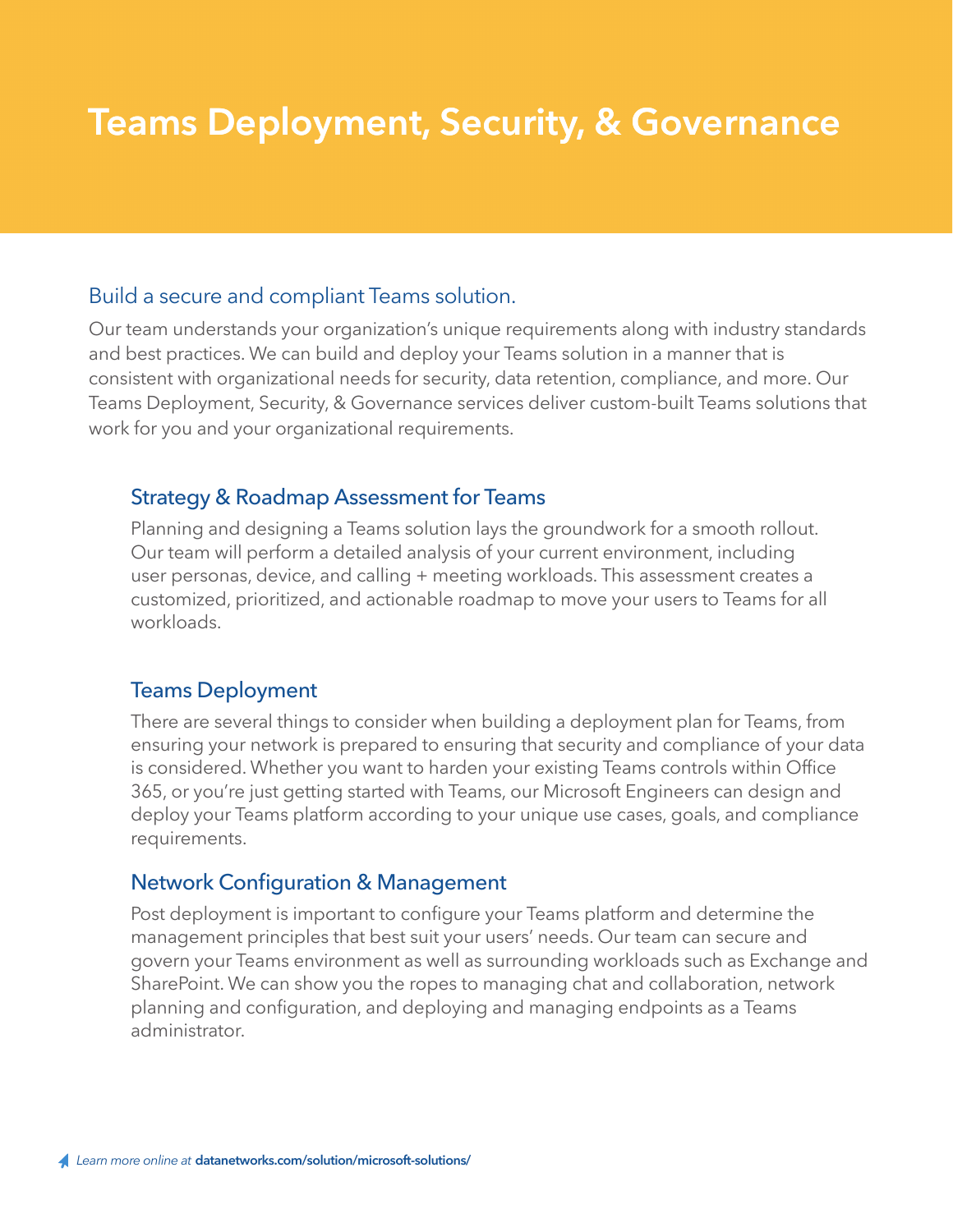#### Security & Compliance Evaluation & Configuration

Teams is built on Office 365 hyper-scale, enterprise-grade cloud that delivers advanced security and compliance capabilities. Governance is essential to help keep your Teams deployment secure and compliant. It also helps to ensure the best return on investment in Teams and provides the structure for your organization to expand and grow in a safe and controlled manner. Our Microsoft Engineers can bolster your Teams platform by evaluating your configuration against the security and compliance needs of your organization and making the necessary changes to meet those needs.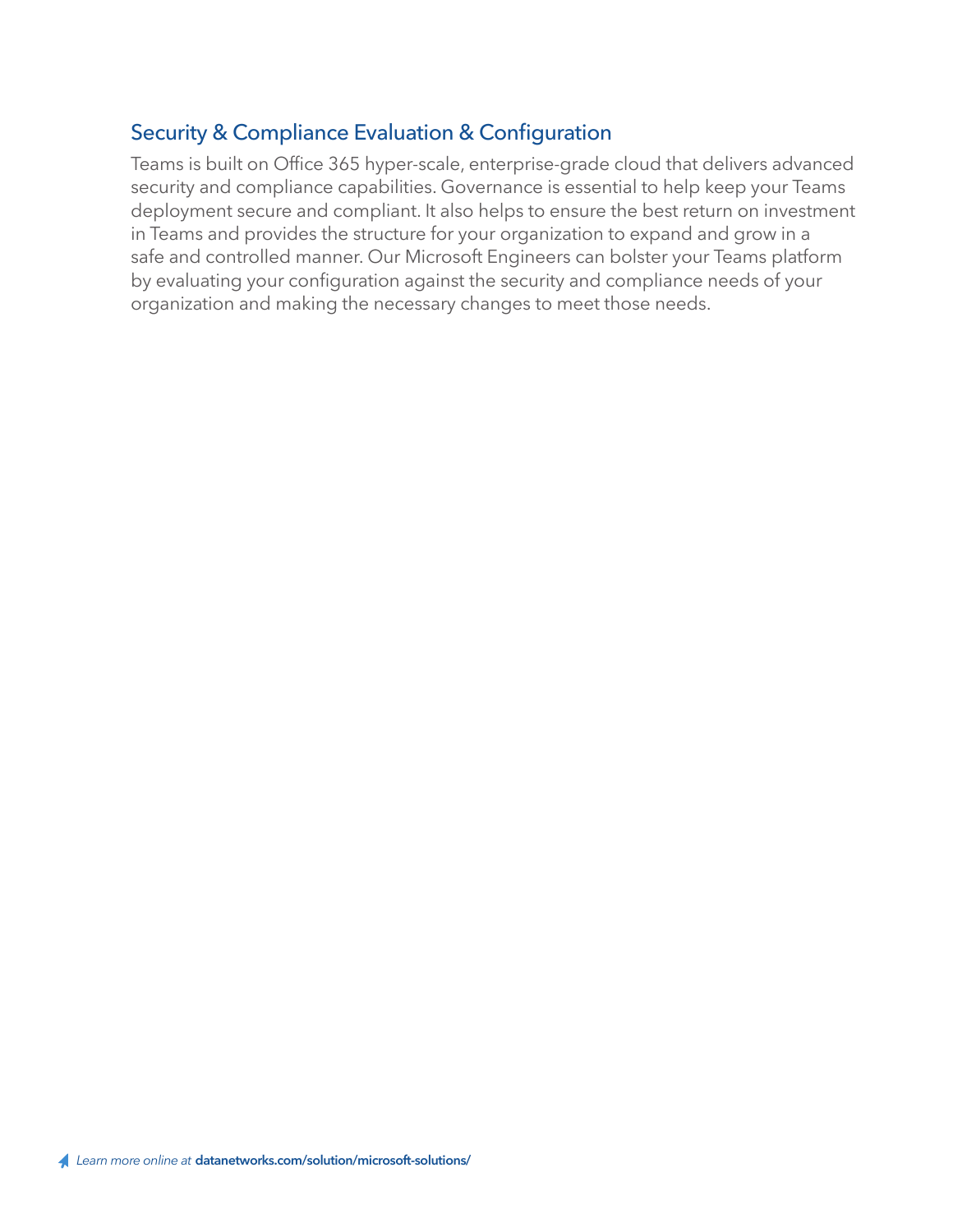### **Education & User Adoption**

#### Increase adoption across the entire organization.

Deploying Teams is just the beginning— changing existing work habits requires both motivation and effort. In order to realize the desired outcomes and ROI on your Teams investment, it's critical to ensure that users adopt, embrace, and use these new services as part of their natural rhythm of work. Our Education & User Adoption services for Teams brings the value of this service to life by educating and motivating users to take full advantage of their new productivity and collaboration tools that lead to new ways of working.

#### Adoption & Change Management Services

We leverage proven adoption and change management methodologies to drive increased adoption to maximize the value of your Teams investment. We focus on employee-centric outcomes to deliver more than just a set of products to your users. Our team delivers a different, more efficient way of working. The Adoption & Change Management services offer a myriad of other benefits as well, including:

- Improved likelihood of a successful deployment by reinforcing the use of Teams and ensuring it meets not just the needs of the organization, but also the people who make it run.
- Increased usage of Teams by helping employees become more receptive to change.
- Established a mindset that change is part of your organization's culture that supports your unique challenges and drives desired outcomes and goals.